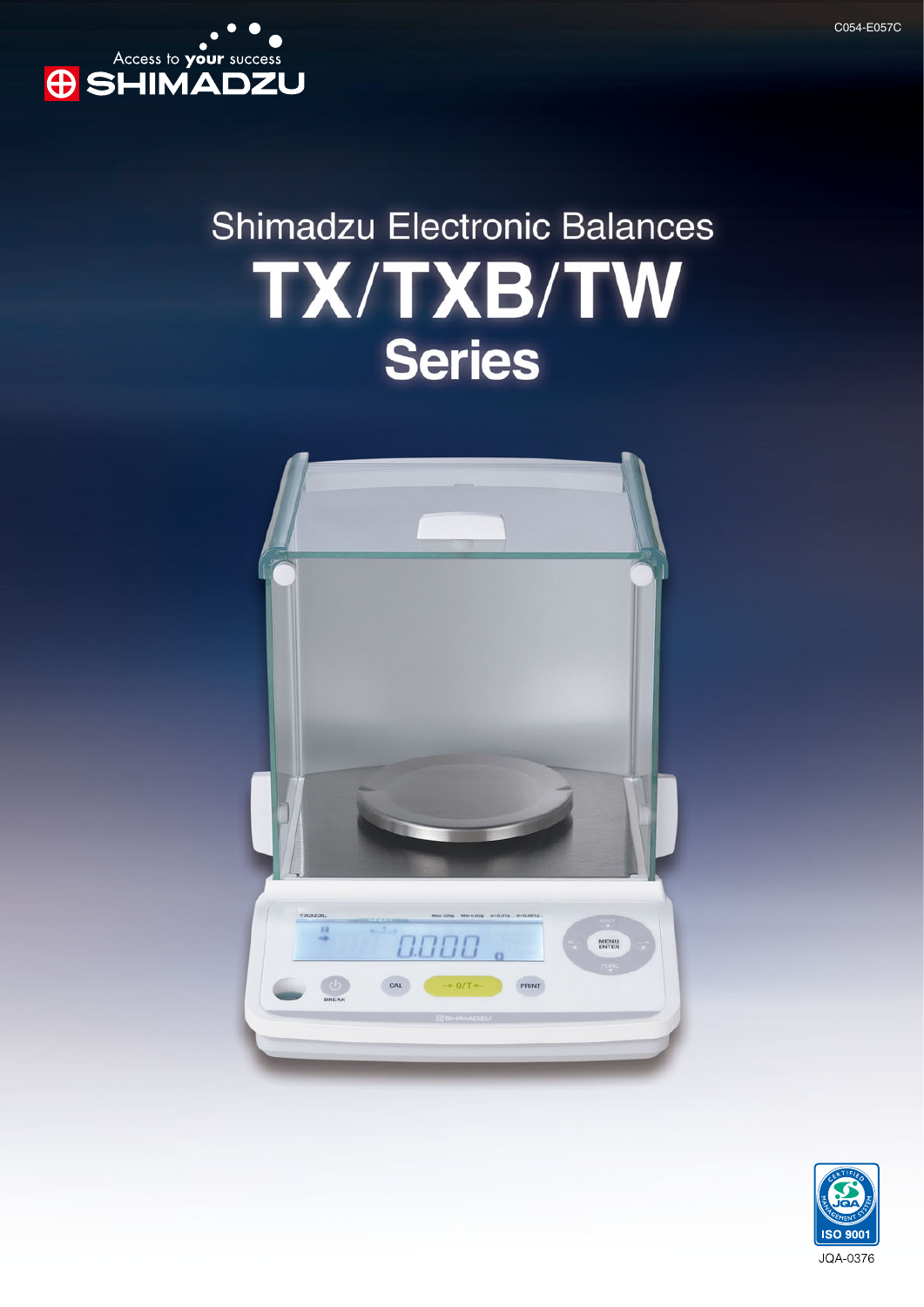TX  $\blacktriangleright$  4200.00,

Clearly visible even in dark places



 $\blacktriangleright$  420.000,

Capable of performing delicate jobs





TX2202L , TX3202L , TX4202L

Wider applications ranging from smaller to larger objects



TX223L , TX323L , TX423L, TW223L , TW323L , TW423L

**Uni Bloc** 

Value with no compromise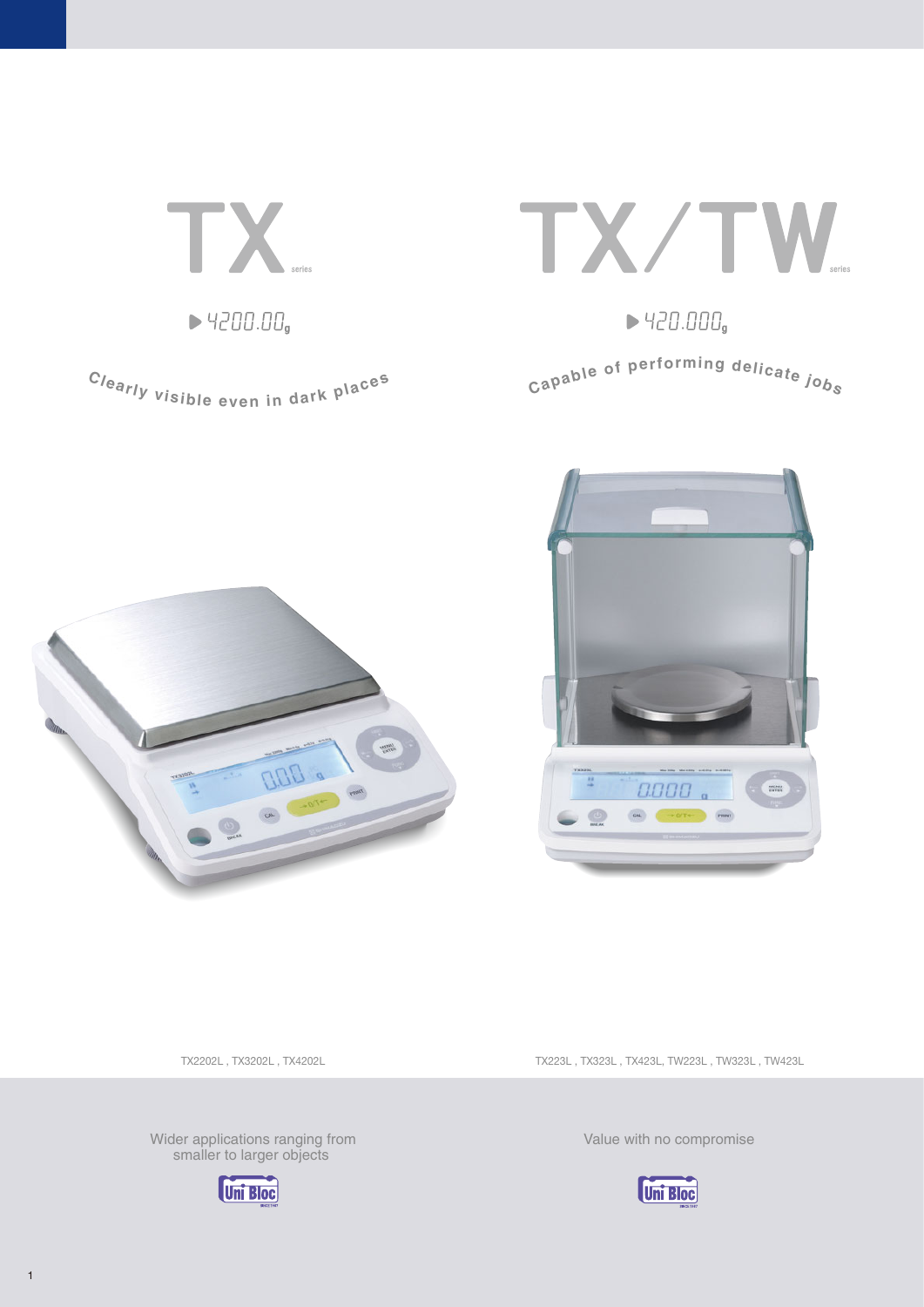





TXB2201L , TXB4201L , TXB6201L , TXB6200L

TXB222L , TXB422L , TXB622L , TXB621L

Light, strong, high-quality design can be operated by batteries



Performance to allows quick weighing of smaller objects anywhere Creates weighing enjoyment

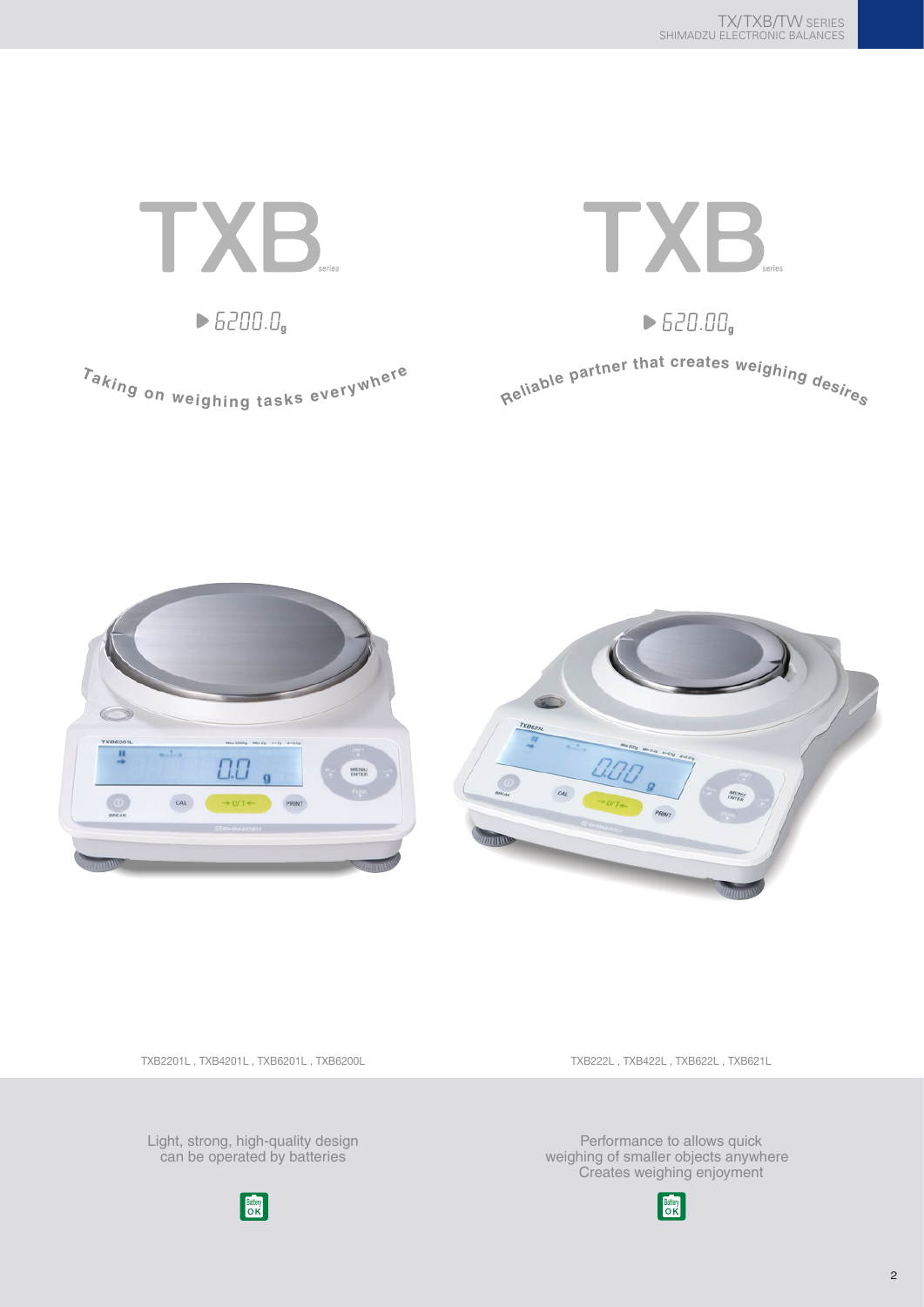# **TX/TXB/TW SERIES**

### **Look , Touch**

#### **WindowsDirect Communication Function Only a cable is needed to send weighing data to a computer TXB TX / TW**

Send balance data to Excel or other Windows applications without any data communication software installation required. All you have to add is one RS-232C cable. By combining standard AutoPrint functions with typical spreadsheet functions, even difficult applications can be easily automated.





**Can be used anywhere with battery power**

Power the TXB series balances by AC adapter or batteries.

**TXB**

#### **Comparator function**



**WITHIN** 

#### **RS232C interface**

All models include standard RS232C interface for easy integration with other devices and computers.

#### **Expanded Piece Counting function TXB TX / TW**

Unit weights of up to 5 different samples can be easily entered, stored and recalled for use.



**Streamlined design for anti-theft options**



**TXB**

Industry-standard Kensington Security Slot accommodates the widest variety of optional anti-theft security devices.

#### **Change among many weighing units and functions with a TX / TW**



In addition to grams (g), weigh in %, number of pieces, ct, kg, mg, lb, oz, TTI, etc. or a custom conversion unit, more than 20 units in all. Change quickly from display of % or counting to gram weight (g) display.



**TXB TX / TW**

#### **Power saving function**



When weighing operation ends, power automatically turns off after a fixed or pre-set time.





Balance display provides prompts for the calibration procedure and accepts your choice of external calibration weight.

#### **Many useful functions included**

**TXB TX / TW**

Alpha-numeric menu display Up-front level indicator on display panel Simplified door cleaning Stainless steel pan Choice of weighing modes Zero tracking function and settings Continuous data output function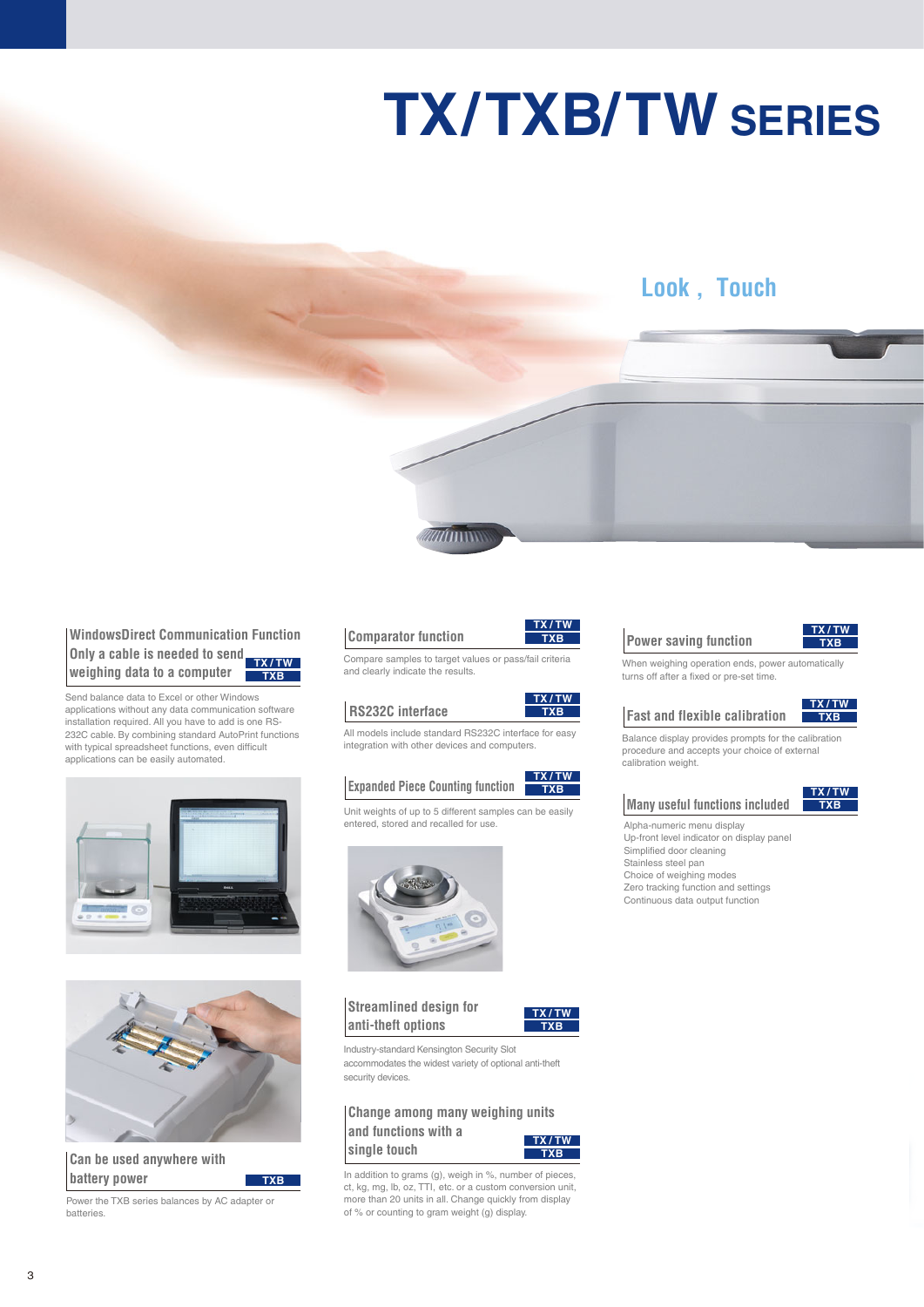# **The beginning of the new standard**





New

#### **Touch-key Internal Calibration**

Press just two keys to calibrate the balance whenever calibration is necessary.

**TW**

Calibration is very fast, taking only 15 sec.

#### **Durable, high-performance aluminum alloy mass sensor**

**UniBloc Since 1987**

The TX/TW series incorporates a one-piece aluminum alloy mass sensor technology (UniBloc), first introduced by Shimadzu for precision balances in 1989. It excels in performance, and resists deterioration and damage by ordinary impacts. The UniBloc's compact, uniform structure replaces 70 parts found in a conventional electromagnetic balance sensor assembly and ensures stable temperature characteristics, excellent response time and stable corner-load performance. The UniBloc design permits a consistency of production that assures reliability and a long operational life.

**3 Benefits of UniBloc.Reliability Uni Bloc Stability Response**

#### **Fine measurements are assured with sliding glass door windbreak system TX / TW TX / TW**

TX/TW models with 1mg minimum display feature a sliding glass door type windbreak as standard configuration. The highly transparent system includes semi-transparent corners and maximum door opening capability.



#### **Illuminated display provides comfortable display visibility in all settings.**

**TXB TX / TW**

A liquid crystal indicator with an attractive light blue backlight is standard on all models. The TXB series has an additional power-saving feature: the backlight automatically shuts off when idle and lights up again when weighing operations resume.

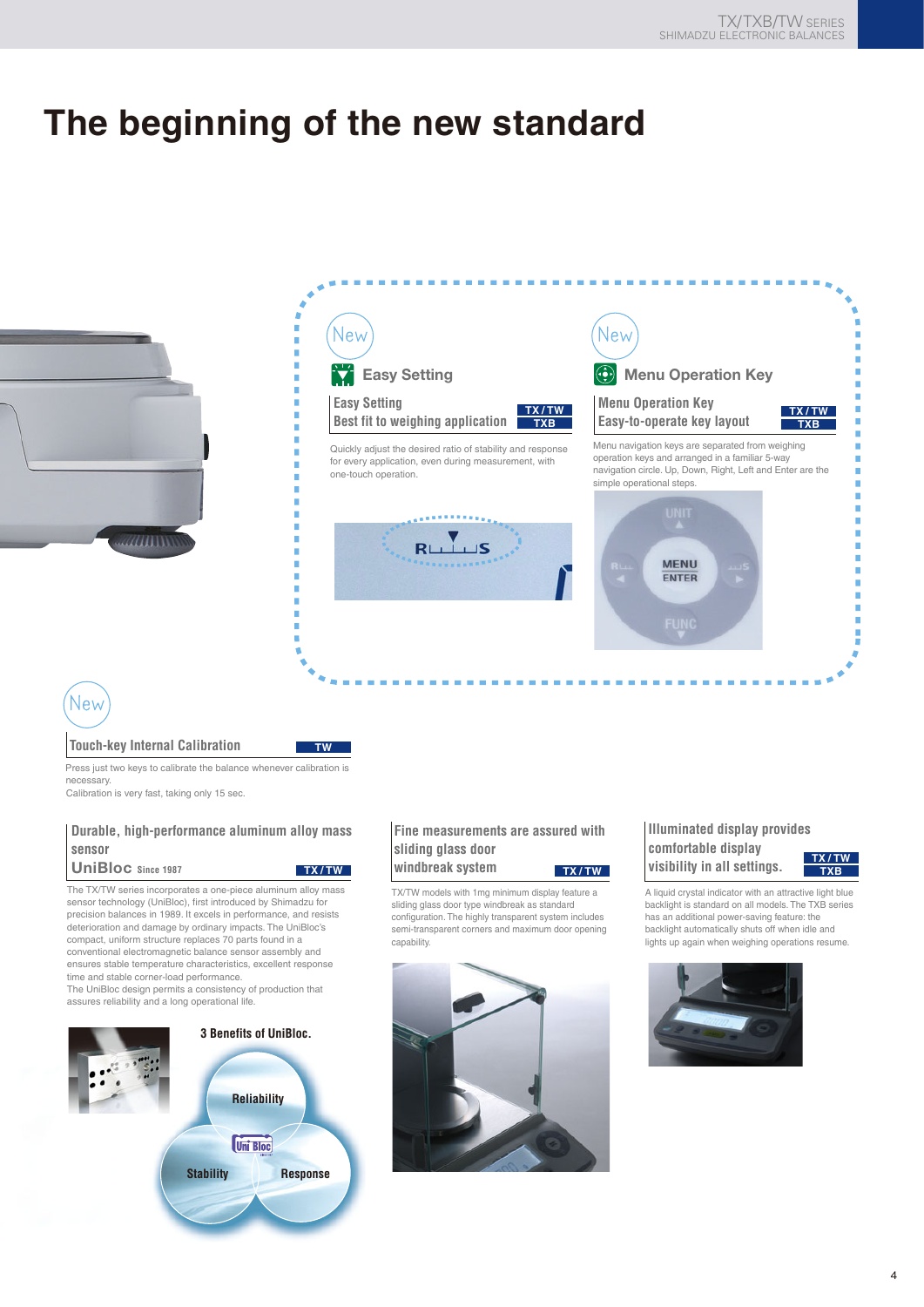## **E** Specifications

#### **TX.TW series**

| <b>Model</b>                                                                                 | TX223L / TW223L                                                             | TX323L / TW323L     | TX423L / TW423L | <b>TX2202L</b>         | <b>TX3202L</b> | <b>TX4202L</b> |  |
|----------------------------------------------------------------------------------------------|-----------------------------------------------------------------------------|---------------------|-----------------|------------------------|----------------|----------------|--|
| Capacity                                                                                     | 220q                                                                        | 320g                | 420g            | 2200g                  | 3200g          | 4200g          |  |
| <b>Minimum Display</b>                                                                       | 0.001q                                                                      | 0.001q              | 0.001q          | 0.01q                  | 0.01q          | 0.01q          |  |
| Repeatability                                                                                |                                                                             | 0.001q              |                 | 0.01q                  |                |                |  |
| Linearity                                                                                    | ± 0.02q<br>$\pm$ 0.002q                                                     |                     |                 |                        |                |                |  |
| Operating Ambient Temperature (°C)                                                           | $5 - 40$                                                                    |                     |                 |                        |                |                |  |
| <b>Temperature Coefficient</b><br>Sensitivity (ppm/ $^{\circ}$ C)(10 $\sim$ 30 $^{\circ}$ C) | ±3                                                                          |                     |                 |                        |                |                |  |
| Pan Size (mm) approx.                                                                        |                                                                             | #110                |                 | $167(W) \times 181(D)$ |                |                |  |
| Main Body Dimensions (mm) approx.                                                            | $206(W) \times 291(D) \times 241(H)$<br>$200(W) \times 291(D) \times 80(H)$ |                     |                 |                        |                |                |  |
| Weight (kg) approx.                                                                          |                                                                             | TX: 3.8kg TW: 4.2kg |                 | 2.8 <sub>kq</sub>      |                |                |  |
| <b>Power requirements</b>                                                                    | 12V, 1A                                                                     |                     |                 |                        |                |                |  |

#### **TXB series**

| <b>Model</b>                                                                            | <b>TXB222L</b>                    | <b>TXB422L</b>   | <b>TXB622L</b> | <b>TXB2201L</b>  | <b>TXB4201L</b> | <b>TXB6201L</b> | <b>TXB621L</b> | <b>TXB6200L</b> |
|-----------------------------------------------------------------------------------------|-----------------------------------|------------------|----------------|------------------|-----------------|-----------------|----------------|-----------------|
| Capacity                                                                                | 220q                              | 420g             | 620g           | 2200g            | 4200g           | 6200g           | 620g           | 6200g           |
| <b>Minimum Display</b>                                                                  |                                   | 0.01q            |                | 0.1q             |                 |                 |                | 1g              |
| Repeatability                                                                           | 0.01q                             |                  |                | 0.1 <sub>q</sub> |                 |                 |                | 1 <sub>g</sub>  |
| Linearity                                                                               | ±0.01q                            | $\pm 0.02q$      |                | $\pm$ 0.1q       | ±0.2q           |                 | $\pm$ 0.1g     | ±1g             |
| Operating Ambient Temperature (°C)                                                      | $5 - 40$                          |                  |                |                  |                 |                 |                |                 |
| <b>Temperature Coefficient</b><br>Sensitivity (ppm/ $^{\circ}$ C)(10 ~ 30 $^{\circ}$ C) | ±15                               | ±5<br>±15<br>±10 |                | ±10              | ±5              | ±20             |                |                 |
| Pan Size (mm)                                                                           | #110                              |                  |                |                  | 6460            | #110            | #160           |                 |
| Main Body Dimensions (mm) approx.                                                       | $199(W)\times 260(D)\times 77(H)$ |                  |                |                  |                 |                 |                |                 |
| Weight (kg) approx.                                                                     | 1.5kg                             |                  |                |                  |                 |                 |                |                 |
| <b>Power requirements</b>                                                               | 12V 1A or 6AA batteries           |                  |                |                  |                 |                 |                |                 |

#### **TX.TXB.TW series options**

| <b>Description</b>                  |  |  |  |  |
|-------------------------------------|--|--|--|--|
| <b>Printer EP-80</b>                |  |  |  |  |
| <b>Printer EP-90</b>                |  |  |  |  |
| <b>RS232C cable</b>                 |  |  |  |  |
| In-use protective cover             |  |  |  |  |
| In-use protective cover for Display |  |  |  |  |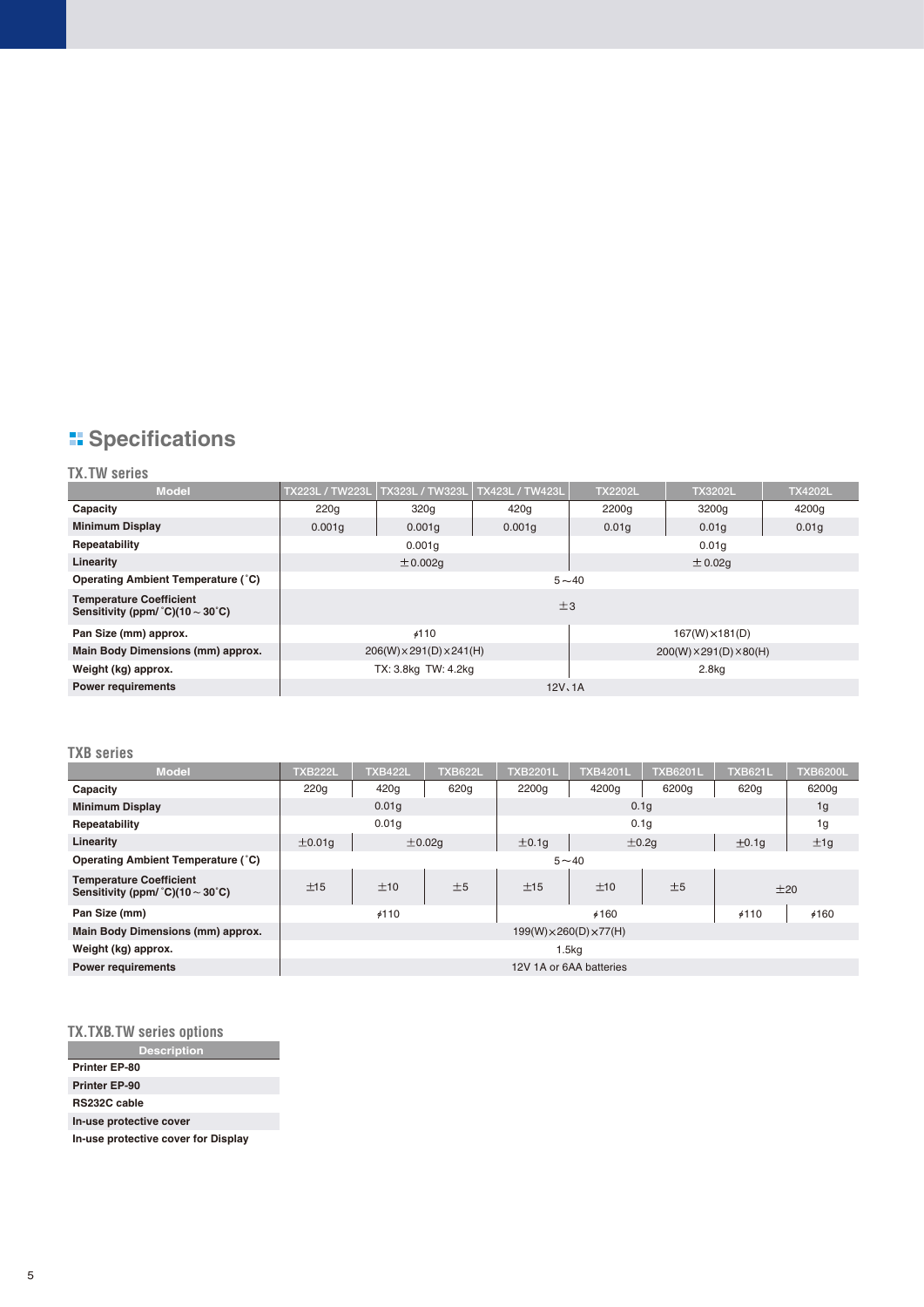TX/TXB/TW SERIES SHIMADZU ELECTRONIC BALANCES

## **Extremely capable, but easy to operate**



### **H** Dimensions





**TX series**(large pan) **TX TW series**(small pan) **TXB series**



200